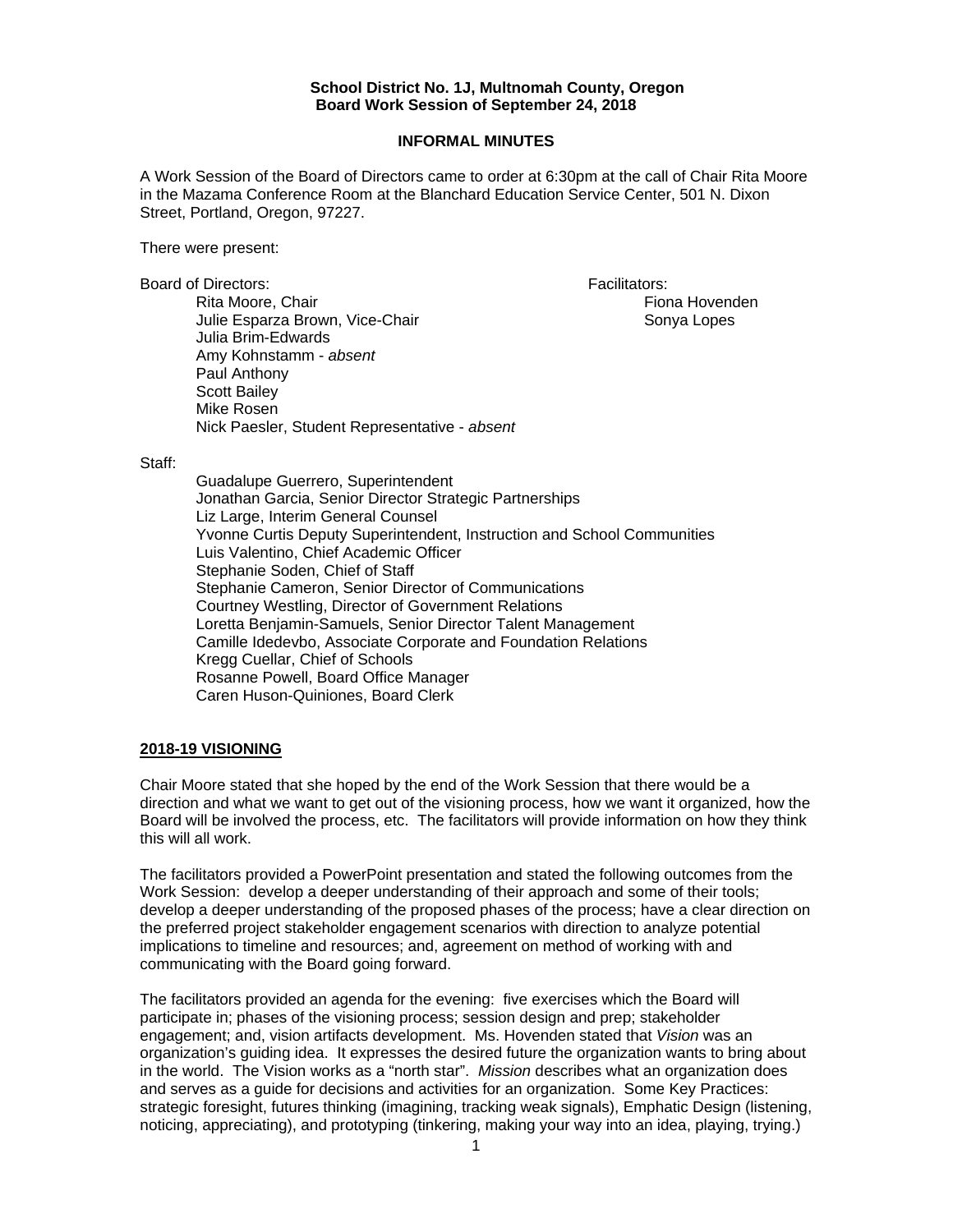The Board and staff participated in the following five exercises: Third Horizon, Persona, Scenario, Graduate Portrait, and System Shifts. Director Bailey commented that the visioning process doesn't seem as rich as to what is going on in the world today and asked if it was too utopian. Ms. Hovenden responded that we want to give space for people to tell us what they think is wrong. Vice-Chair Esparza Brown stated that there was not a disengaged student in the Persona samples and that is going to be one of our biggest issues. Director Brim-Edwards asked when the facilitators have done this process before, how do they culturally align with communities of color. Ms. Hovenden responded that they have translators in the room.

At 9:10pm, the Board took a five minute break.

Ms. Hovenden offered three scenarios for the stakeholder process:

Scenario 1:

- Guiding Coalition Convening 1 (panels of speakers, strategic foresight, portraits)
- Community Engagement Session  $-1<sup>st</sup>$  round
- Learning Journeys (2+ virtual)
- Guiding Coalition Convening 2
- Community Engagement Session  $-2^{nd}$  round
- Board and Senior Leadership Team Work Session
- **Guiding Coalition Convening 3**
- Community Installation

Scenario 2:

- Community Engagement Sessions  $-1<sup>st</sup>$  round. Integrate futures/empathetic design, embeds virtual learning journey.
- Guiding Coalition Convening 1 distillation of Community Engagement Session
- Community Engagement Sessions  $-2^{nd}$  round. Systems Shifts
- Guiding Coalition Convening 2 distillation of Community Engagement Session
- **•** Board/Senior Leadership Team and Core Team Work Session

Scenario 3:

- Community Engagement Sessions  $-1<sup>st</sup>$  round. Integrate future/empathetic design and embed learning journey (virtual).
- **•** Guiding Coalition Convening 1
- Community Engagement Session  $-2^{nd}$  round
- Board/Senior Leadership Team/Core Team Work Session

Director Bailey asked what the Board wanted in terms of a broader outreach. He would like to see a broad outreach that touches a lot of people and touches the diversity of our community. It would help build trust and connection in where we are going. Director Brim-Edwards stated that she thought all three scenarios would do that; however, she likes Scenario 1. She would add a Board/Senior Leadership Team reconciliation and calibration after each community session. She thought it was a well-defined process and the community input would inform the work. Ms. Soden commented that a list of stakeholders needs to be compiled and then determine the best way to reach out to each of them.

Chair Moore stated her concern about giving too much to the Guiding Coalition. Her suspicion is that members of the Coalition will not have contact with real people. She does not want to give them the authority to craft the vision for everybody else. Director Brim-Edwards stated that the Board will have the ability to pick the members of the Coalition. Director Anthony mentioned that we are going to need repetition with the same people; the process is too abstract and too much jargon. People will need to meet multiple times. Superintendent Guerrero stated that he wants to hear from parents and what they want for their children. Vice-Chair Esparza Brown commented that right now, it is targeted to a certain group of parents, and she wants a larger group to be heard.